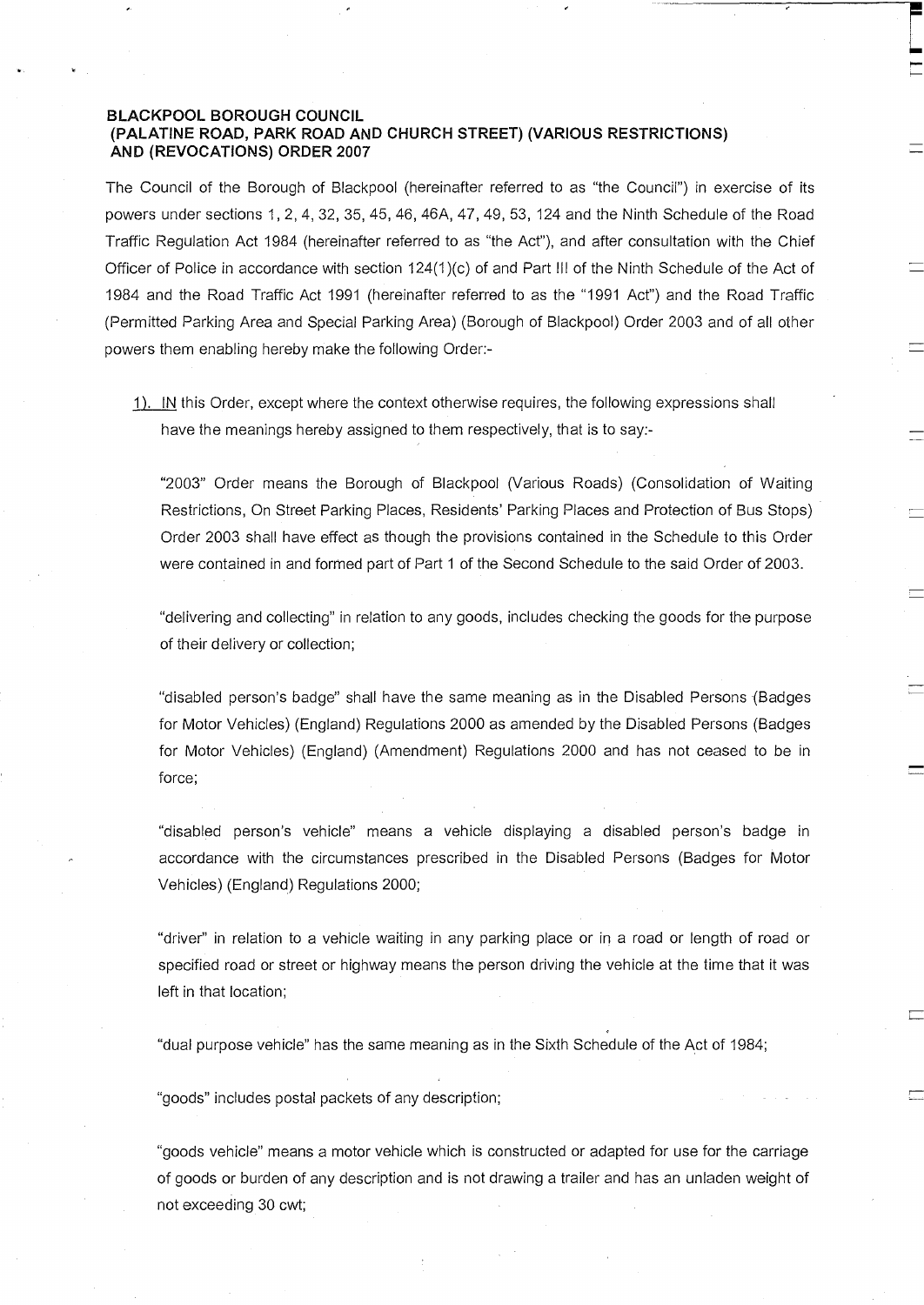"invalid carriage" means a mechanically propelled vehicle the weight of which unladen does not exceed 254 kilograms and which is specially designed and constructed and not merely adapted for the use of a person suffering from physical default or disability and is used solely by such a person;

"motor cycle" has the same meaning as in section 136 of the Act of 1984;

"owner" has the same meaning as in the Act of 1984 and in relation to a vehicle which is the subject of a hiring agreement or hire purchase agreement includes the person entitled to possession of the vehicle under the agreement;

"parking attendant" means a parking attendant as defined in section 63A of the Act of 1984 (which is inserted by section 44(1) of the 1991 Act);

"parking disc" means a device which:-

- a) is 125 millimetres square and coloured blue;
- b) has been issued by a local authority and has not ceased to be valid; and
- c) is capable of showing the quarter hour period during which a period of waiting has begun;

"parking place" means an area on a highway designated as a parking place by Article 4 of this Order;

"parking space" means a space in a parking place which is provided for the leaving of a vehicle and which is 5.5 metres in length and 2 metres in width;

"passenger vehicle" means a motor vehicle (other than a motor cycle or invalid carriage) constructed solely for the carriage of passengers of their effects and adapted to carry not more than 12 passengers exclusive of the driver and not drawing a trailer;

"penalty charge" and "reduced penalty charge" means a charge set by the Council under the provisions of section 66 of the 1991 Act and with the approval of the Secretary of State for Transport which is to be paid to the Council within 28 days beginning with the date of the notice or 14 days in the case of a reduced penalty charge following the issue of a penalty charge notice;

"penalty charge notice" means a notice issued or served by a parking attendant pursuant to the provisions of section 66 of the 1991 Act containing the particulars therein required;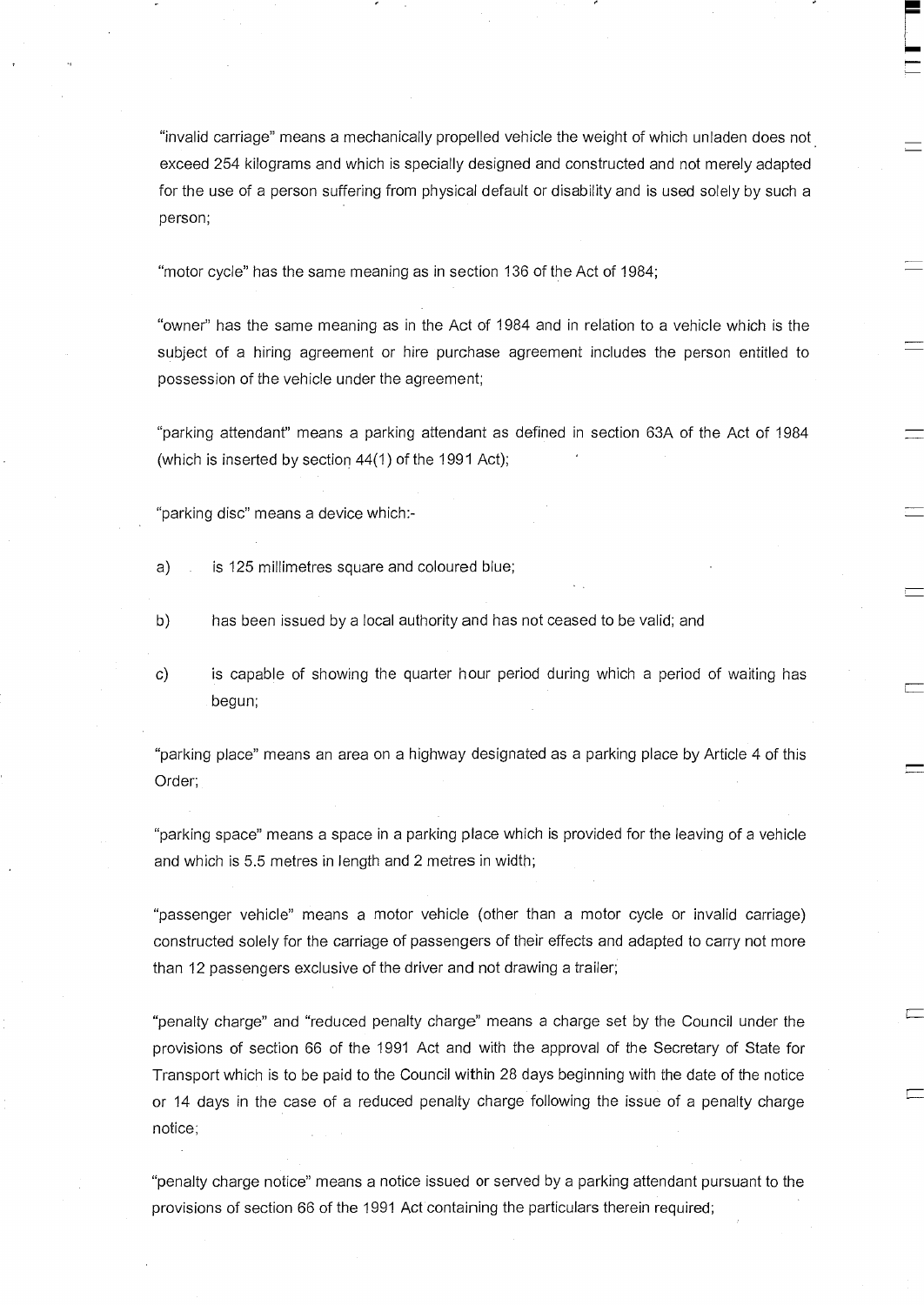"permit" means a permit issued under the provisions of Article 89 of the 2003 Order in respect of the Palatine Road (part) Area

"permit holder" means a person to whom a permit has been issued under the provisions of Article 89 of the 2003 Order in respect of the Palatine Road (part) Area

"relevant position" means,

- a) on the dashboard or facia of the vehicle so that the front of the badge is clearly legible from the outside of the vehicle; or  $\cdot$
- b) where the vehicle is not fitted with a dashboard or facia in a conspicuous position on the vehicle so that the front of the badge is clearly legible from the outside of the vehicle; or
- c) on the windscreen so that the front of the badge is clearly legible from the outside of the vehicle;

and in each case for the avoidance of doubt so that no letter, numeral or symbol on the front of the badge is obscured;

"telecommunication apparatus" has the same meaning as in the Telecommunications Act 1984;

"traffic sign" means a sign of any size, colour, prescribed or authorised, under or having effect as if, prescribed or authorised under section 64 of the Act of 1984;

"visitor" means a person who calls at or visits the premises of a resident described above;

"waiting limited" shall mean no person shall cause or permit any vehicle (i) to wait for a period longer than one hour or (ii) to return for a further period of waiting if less than two hours has elapsed since the termination of the last period of waiting of the vehicle on the appropriate side or length of road.

The restrictions imposed by this Order shall be in addition to and not in derogation of any restriction or requirement imposed by any regulations made or having effect as if made under the Road Traffic Regulation Act 1984 as amended or by or under any other enactment.

The masculine includes the feminine and vice versa.

Any reference in this Order to a statute or regulation shall be construed to such statute or regulation as the same may have been or may from time to time be amended or re-enacted.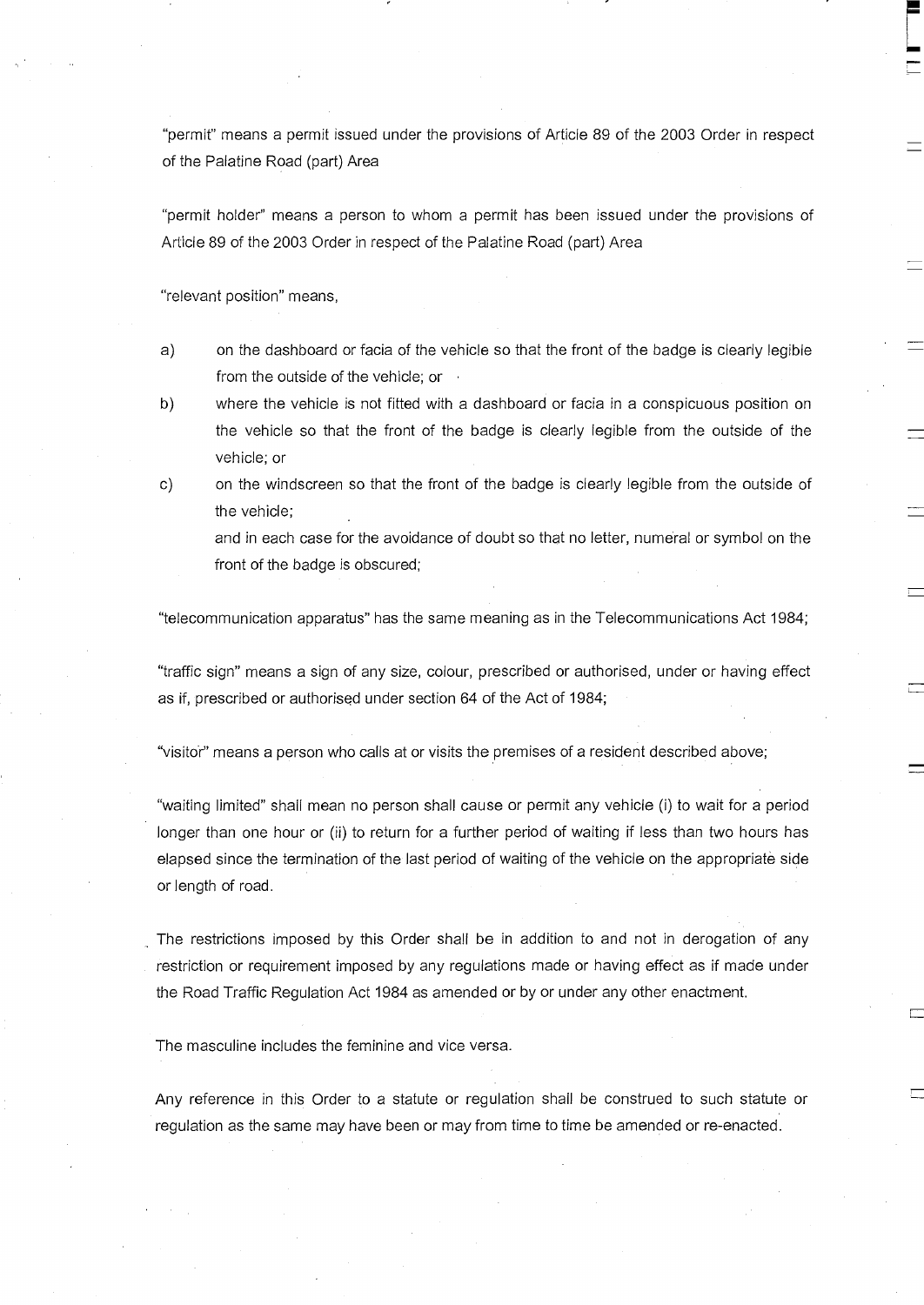- 2). THE 2003 Order shall have effect as though the provisions contained in the First Schedule to this Order were contained in and formed part of Part I of the Second Schedule to the said Order of 2003.
- 3). THE 2003 Order shall have effect as though the provisions contained in the Second Schedule to this Order were contained in and formed part of Part II of the Second Schedule to the said Order of 2003.
- 4). EACH area on a highway which is designated as a designated parking place in the Third or Fourth Schedule to this Order is designated as a parking place for use at all times, subject to the provisions of this Order, by the classes of vehicle specified in paragraph 1 of Article 89 of the 2003 Order.
- 5).\_\_\_\_\_EACH parking place included in the Third or Fourth Schedule to this Order may be used subject to the provisions of this Order, for the leaving at any time of such vehicles specified in Article 89 of the 2003 Order that display in the manner specified in Article 96 of the 2003 Order a valid permit issued by the Council in respect of that vehicle.
- 6).\_\_\_AT all times during which a vehicle is left in a parking place included in the Third Schedule to this Order shall be displayed behind the windscreen on the left or near side of the vehicle, a valid permit issued in respect of that vehicle so that all the particulars referred to in Article 92 of the 2003 Order are readily visible from the front or near side of the vehicle.
- 7). AT all times during which a vehicle is left in a parking place included in the Fourth Schedule to this Order shall be displayed behind the windscreen on the left or near side of the vehicle, a valid permit issued in respect of that vehicle so that all the particulars referred to in Article 92 of the 2003 Order are readily visible from the front or near side of the vehicle, unless the vehicle is waiting for a limited period under Article 12 of this Order.
- 8). WHERE a permit has been displayed on a vehicle in accordance with the provisions of Articles 6 or 7 of this Order, no person, not being the driver of the vehicle, shall remove the permit from the vehicle unless authorised to do so by the driver of the vehicle.
- 9). THE Council shall:-
	- (a) cause the limits of each parking place and of each parking space to be indicated on the carriageway by placing and maintaining thereon the appropriate traffic signs
	- (b) place and maintain on or in the vicinity of each parking place appropriate traffic signs for indicating that such parking place may be used, subject to the provisions of this Order, for the leaving of the vehicles specified in this Order, and
	- (c) carry out such other work as is reasonably required for (i) the purpose of the satisfactory operation of a parking place and (ii) the purpose of the satisfactory operation of this Order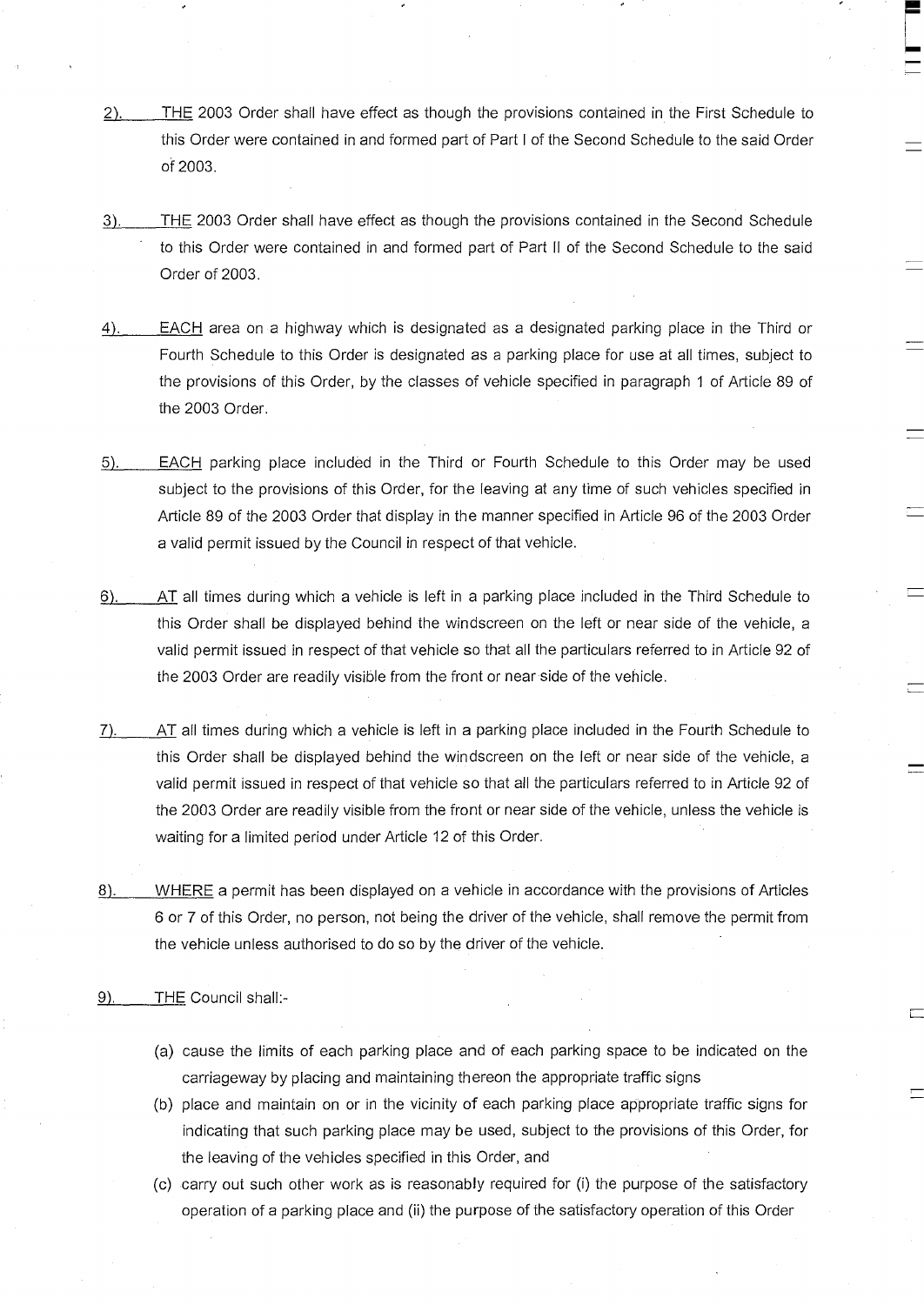10). (1) A Police Constable in uniform or a Parking Attendant may move or cause to be moved, in case of emergency, to any place he thinks fit, any vehicle left in a parking place.

s

(2) No person shall use any vehicle, while it is in a parking place, in connection with the sale of any article to any person in or near the parking place or in connection with the selling or offering for sale of his skill or his services in any other capacity, provided that nothing in this paragraph (Article 10(2)) shall prevent the sale of goods from a vehicle if the vehicle is a passenger vehicle, a dual purpose vehicle, a goods vehicle or a motor cycle and the goods are immediately delivered at or taken into premises adjacent to the vehicle from which the sale is effected.

(3) The driver of a vehicle using a parking place shall stop the engine of the vehicle as soon as the vehicle is in the proper position in the parking place and shall not start the engine except when about to change the position of the vehicles in or to depart from the parking place.

- 11). (1) NOTWITHSTANDING the provisions of this Order, any vehicle may wait anywhere on the carriageway in a parking place (other than a parking place or part of a parking place the use of which has been suspended, under Article 15 of this Order) for so long as may be necessary if:-
	- (a) the vehicle is waiting to enable a person to board or alight from the vehicle;
	- (b) the vehicle is waiting owing to the driver being prevented from proceeding by circumstances beyond his control or to such waiting being necessary in order to avoid accident;
	- (c) the vehicle is a vehicle used for Fire and Rescue Service purposes or an Ambulance, or a vehicle (other than a passenger vehicle) in the service of a Local Authority or a vehicle in the service of a Police Force in either case being used in pursuance of statutory powers or duties;
	- (d) the vehicle is being used in connection with any building or demolition operations, the removal of any obstruction to traffic, the maintenance, improvement or reconstruction of any of the lengths or road so referred to or the laying, erection or alteration or repair in or near to any of the said lengths or road of any sewer or of any main, pipe or apparatus for the supply of gas, water or electricity or of any telegraph apparatus as defined in paragraph 1(1) of the Telecommunications Code contained in the Second Schedule to the Telecommunications Act 1984 and it cannot conveniently be used for such purpose in any other road;
	- (e) the vehicle is in the service of or employed by the Post Office and is waiting while postal packets addressed to premises adjacent to the parking place in which the vehicle is waiting are being unloaded from the vehicle or, having been unloaded therefrom, are being delivered, or while postal packets are being collected from premises or post boxes adjacent to that parking place in which the vehicle is waiting;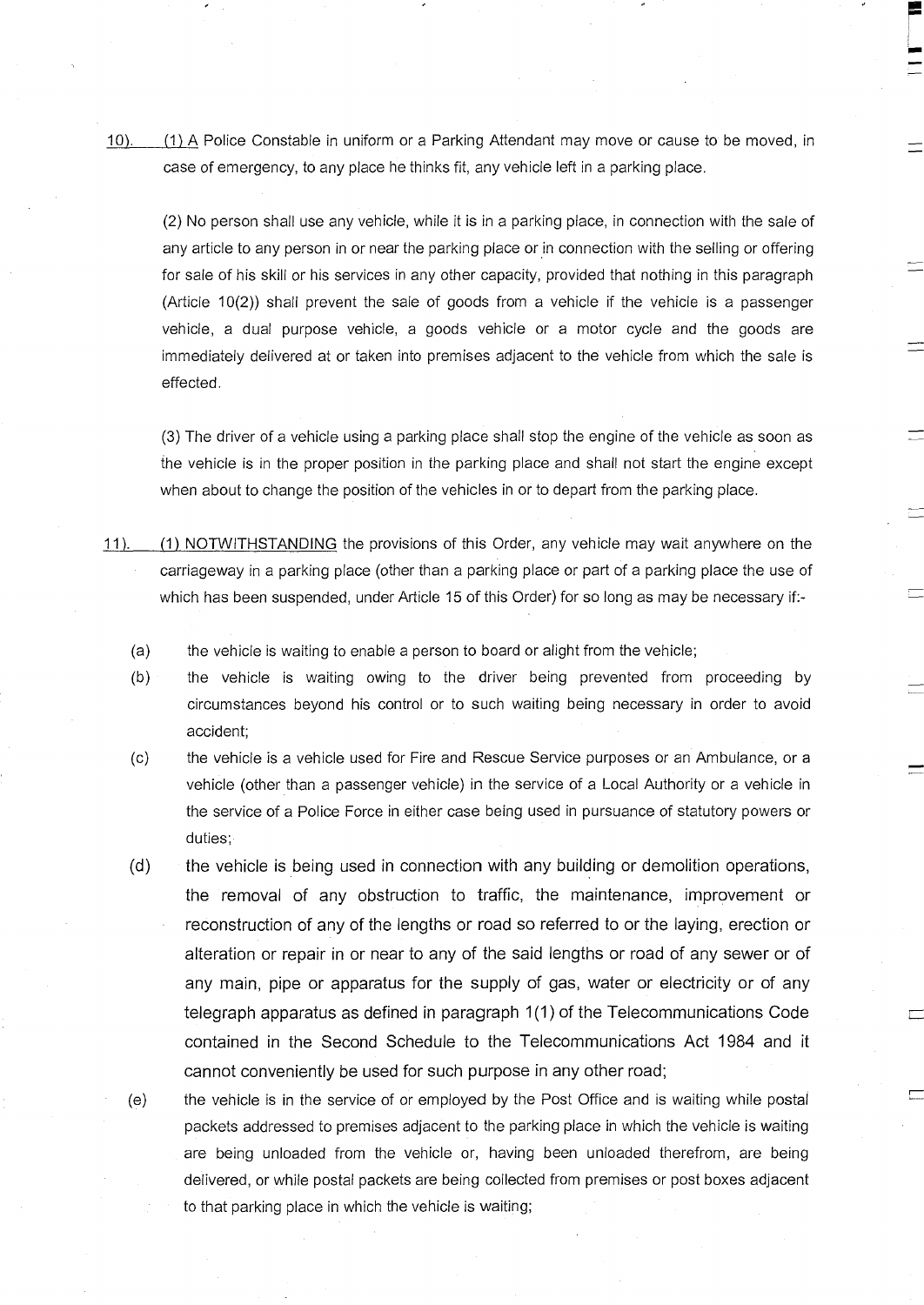- $(f)$  the vehicle not being a passenger vehicle is waiting to enable it to be used for any purpose specified in paragraph (1)(b) of Article 15 of this Order;
- (g) the vehicle not being a passenger vehicle is in actual use in connection with the removal of furniture from one office or dwelling-house to another or the removal of furniture from such premises to a depository or to such premises from a depository;
- 

(h) the vehicle is in actual use at premises adjacent to a parking place in connection with a wedding or a funeral.

(2) Any vehicle waiting in a parking place to accordance with the foregoing provisions of this Article shall be exempt from the payment of any charge specified or the acquisition and the display of a permit referred to in this Order.

(3) (a) Except as provided in the foregoing provisions of this Article no person shall cause or permit a vehicle in respect of which a valid permit is not in force to wait at any time in a parking placedescribed in the Third Schedule to this Order and

(b)Except as provided in the foregoing provisions of this Article or in the provisions of Article 12 hereof no person shall cause or permit a vehicle in respect of which a valid permit is not in force to wait in a parking place described in the Fourth Schedule to this Order (i) between the hours of 6pm and Sam Monday to Saturday or (ii) at any time on any Sunday.

(4) Nothing in the foregoing provisions of this Article shall be taken as authorising anything which would be in contravention of any regulations made or having effect as if made under section 25 of the Act 1984.

12). SAVE as is hereinafter provided NO person shall except upon the direction of a Police Constable in uniform cause or permit any vehicle without a valid permit displayed in accordance with the provisions of Article 7 hereof to wait for a period longer than one hour on a day when waiting between the hours of 8am and 6pm is not prohibited by Article 11(3) hereof, in the length of road described in the Fourth Schedule to this Order, or to return for a further period of waiting if a period of less than two hours has elapsed since the termination of the last period of waiting of the vehicle on the said length of road.

13). NOTHING in Article 12 of this Order shall render it unlawful to cause or permit, any vehicle displaying in accordance with the provisions of Article 7 hereof a valid permit to wait for any length of time on the length of road described in the Fourth Schedule to this Order.

14). NOTHING in Article 12 of this Order shall render it unlawful to cause or permit any vehicle to wait in the length of road referred to therein for so long as may be necessary between the hours of Sam and 6pm Monday to Saturday if the vehicle is:-

(i) an invalid carriage;

(ii) a vehicle issued to a disabled person by a Government Department;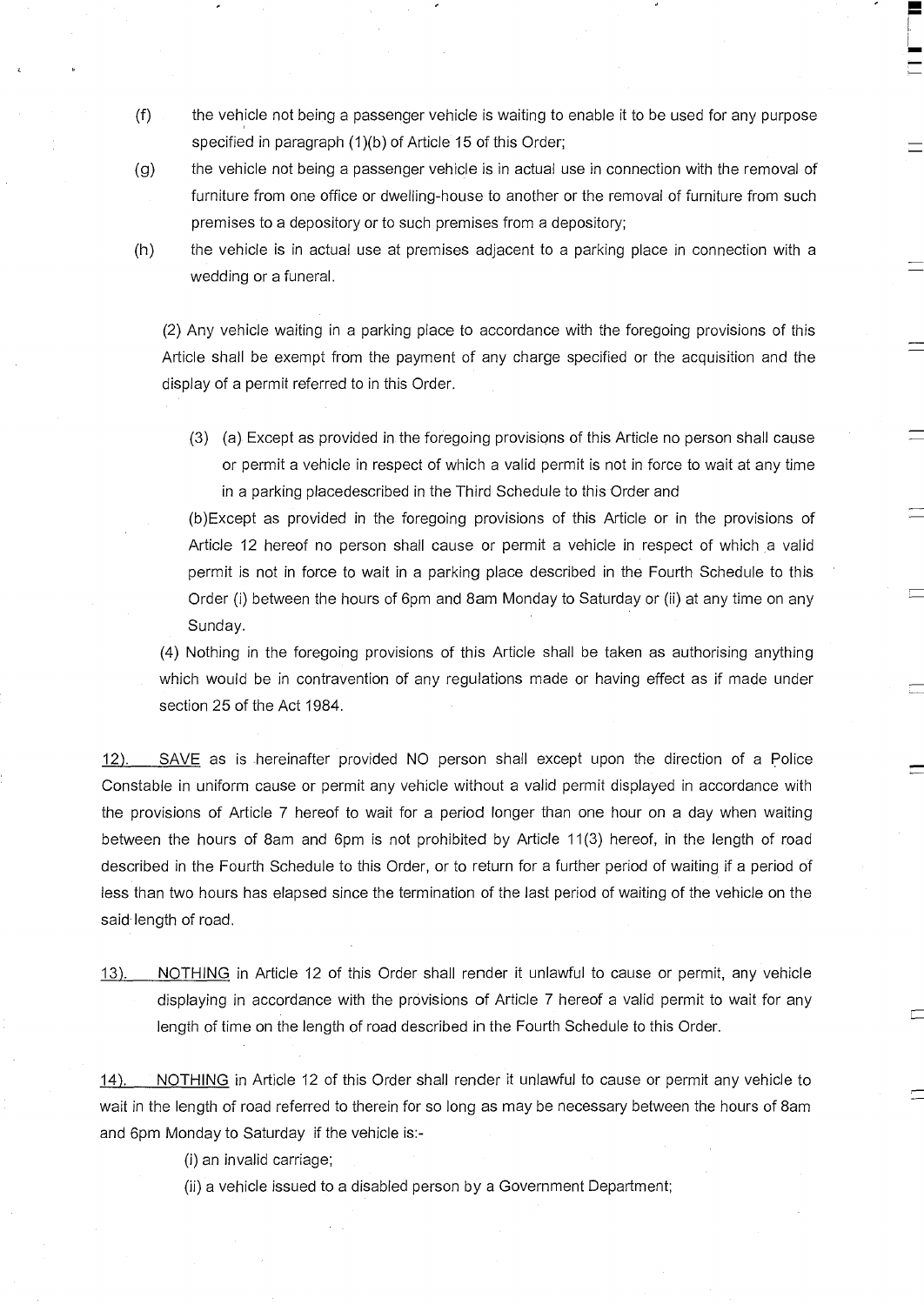- (iii) a vehicle left by the driver thereof who is a person who on account of his severe physical disability has been given notice in writing by the Council that he is exempt from the restrictions contained in Article 16 of this Order, if the notice is displayed on the vehicle in a conspicuous position;
- (iv) a disabled person's vehicle which displays in the relevant position a disabled person's badge issued by any Local Authority.

**PROVIDED THAT** nothing in this Article shall render it lawful to cause or permit any vehicle to wait in the length of roads referred to in this Article on any occasion when a Police Constable in uniform or, in cases falling within paragraph (i) to (iv) above, a parking attendant, otherwise directs.

15). (1) THE Council's authorised officer may suspend or cause to be suspended the use of a parking place or any part thereof whenever he considers such suspensions reasonably necessary (a) for the purposes of facilitating the safe movement of traffic or promoting its safety (b) for the purpose of any building operation demolition or excavation in or adjacent to the parking place howsoever defined in this Order or the maintenance improvement or reconstruction of the parking place or the laying, erection, alteration, removal or repair in or adjacent to the parking place of any sewer or any main, pipe or apparatus for the supply of gas, water or electricity or of any telecommunications apparatus or traffic sign (c) for the convenience of occupiers of premises adjacent to a parking place howsoever defined in this Order on any occasion of the removal of furniture from one office or dwelling-house to another or the removal of furniture from one such premises to a depository or to such premises from a depository (d) on any occasion on which it is likely by reason of filming or some special attraction that any street will be thronged or obstructed (e) for the convenience of occupiers of premises adjacent to the parking place (howsoever defined in this Order) at times of weddings or funerals or other special occasions.

(2) A Police Constable in uniform may suspend for not longer than twenty four hours the use of a parking place or any part thereof whenever he considers such suspension reasonably necessary for the purpose of facilitating the movement of traffic or promoting its safety.

(3) Any person suspending the use of a parking place or any part thereof in accordance with the provisions of paragraph (1) or (2) of this Article shall thereupon place or cause to be placed in or adjacent to any part of that parking place the use of which is suspended by a traffic sign indicating that waiting by vehicles is prohibited.

(4) Whenever a parking place or any part thereof is suspended in accordance with paragraph (1) of this Article then the Council may charge an administration fee to the person or body requesting the suspension in respect of that parking place or part thereof suspended from use.

(5) No person shall cause or permit a vehicle to be left in any part of a parking place or any part thereof during such period as there is in or adjacent to that parking place a traffic sign placed in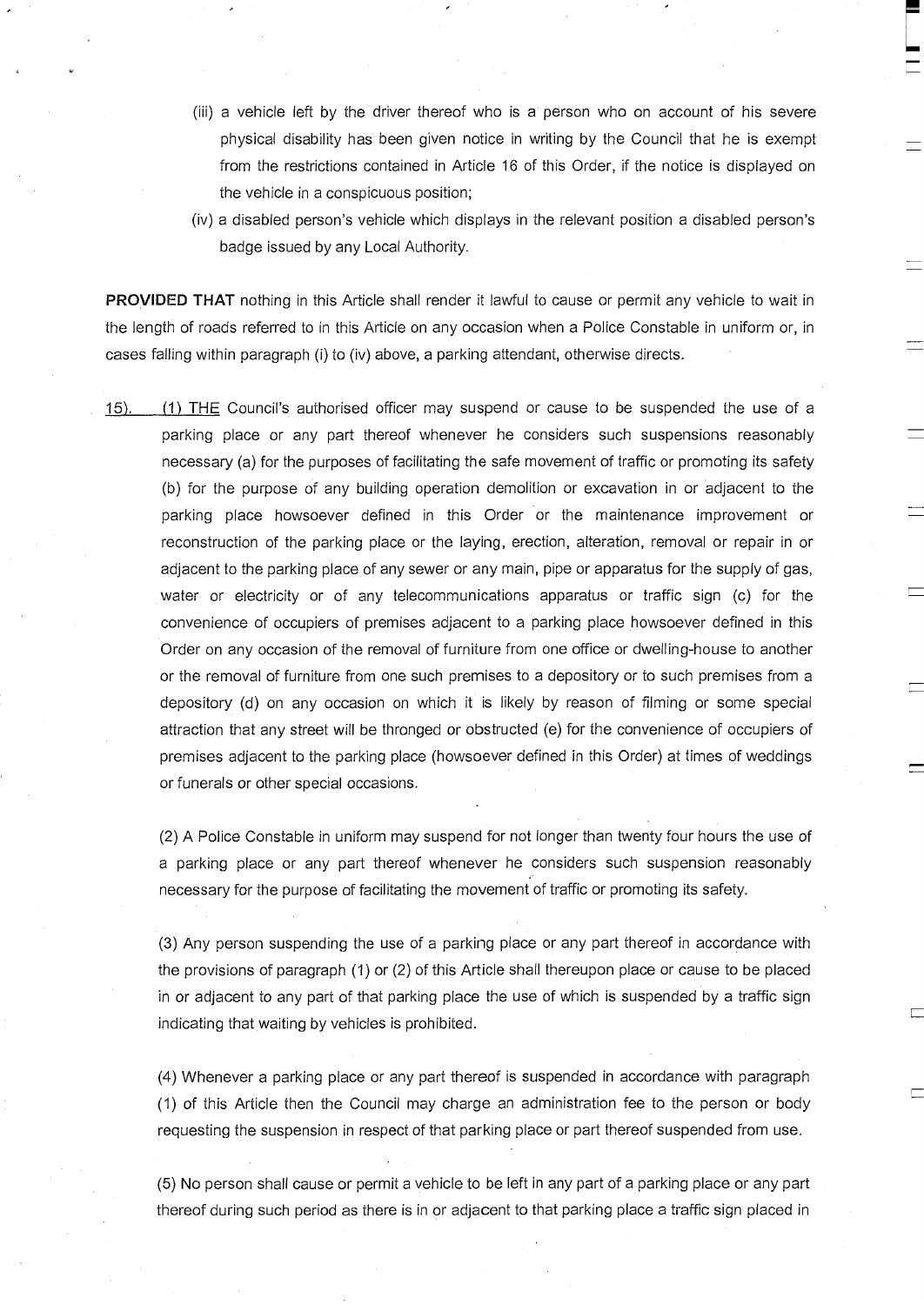pursuance of paragraph (3) of this Article provided that this paragraph shall not apply to a vehicle for so long as may be necessary, (a) being used for Fire and Rescue Services, Ambulance or Police purposes or (b) left in such parking place with the permission (i) of the person suspending the use of the parking place or the part thereof in pursuance of paragraph (1) of this Article (ii) of a Police Constable in uniform (iii) of a Parking Attendant and in relation to a parking place as defined in Article 1 of this Order or any part thereof, this paragraph shall additionally not apply to a vehicle for so long as may be necessary; (i) waiting owing to the driver being prevented from proceeding by circumstances beyond his control or to such waiting being necessary in order to avoid an accident or (ii) waiting to enable it to be used in connection with the removal of any obstruction to traffic and in relation to a parking space as defined in Article 1 of this Order this paragraph shall additionally not apply to a vehicle for so long as may be necessary waiting in the service of or employed by the Post Office while postal packets addressed to premises adjacent to the parking place in which the vehicle is waiting are unloaded from the vehicle or having been unloaded therefrom, are being delivered, or while postal packets are being collected from premises or post boxes adjacent to that parking place in which the vehicle is waiting.

16). (1) IF a vehicle (which for the avoidance of doubt includes an authorised vehicle) is left or abandoned in any parking place or any part thereof or length of road or specified road or street or length of road or in any other location whatsoever to which any provision of this Order applies in contravention of any of the provisions of this Order a penalty charge shall be payable and/or the vehicle may be removed from that location.

(2) In the case of a vehicle in respect of which a penalty charge is payable a penalty charge notice showing the information required by section 66(3) of the 1991 Act may then be issued by a Parking Attendant in accordance with section 66(1) of the 1991 Act.

(3) Where a Parking Attendant has removed or caused to be removed a vehicle in accordance with paragraph (1) of this Article (or any other provisions of this Order).

- (a) he shall provide for the safe custody of the vehicle, the Council shall be entitled to recover from the person responsible such charges in respect of the removal, storage and disposal of the vehicle as it might prescribe from time to time;
- (b) the provisions of the Road Traffic Regulation Act 1984 as amended shall apply to the disposal of any such vehicle removed by or on behalf of the Council pursuant to this Article.
- 17). NOTWITHSTANDING any of the foregoing provisions of this Order, the Council may at its discretion (including requiring an administration fee) issue a dispensation allowing a specific vehicle to wait in a parking place or any part thereof including a suspended parking place or in a road, length of road, street or specified road, highway or any other location whatsoever to which any provision of this Order applies during the hours of operation of any restriction or prohibition to the contrary.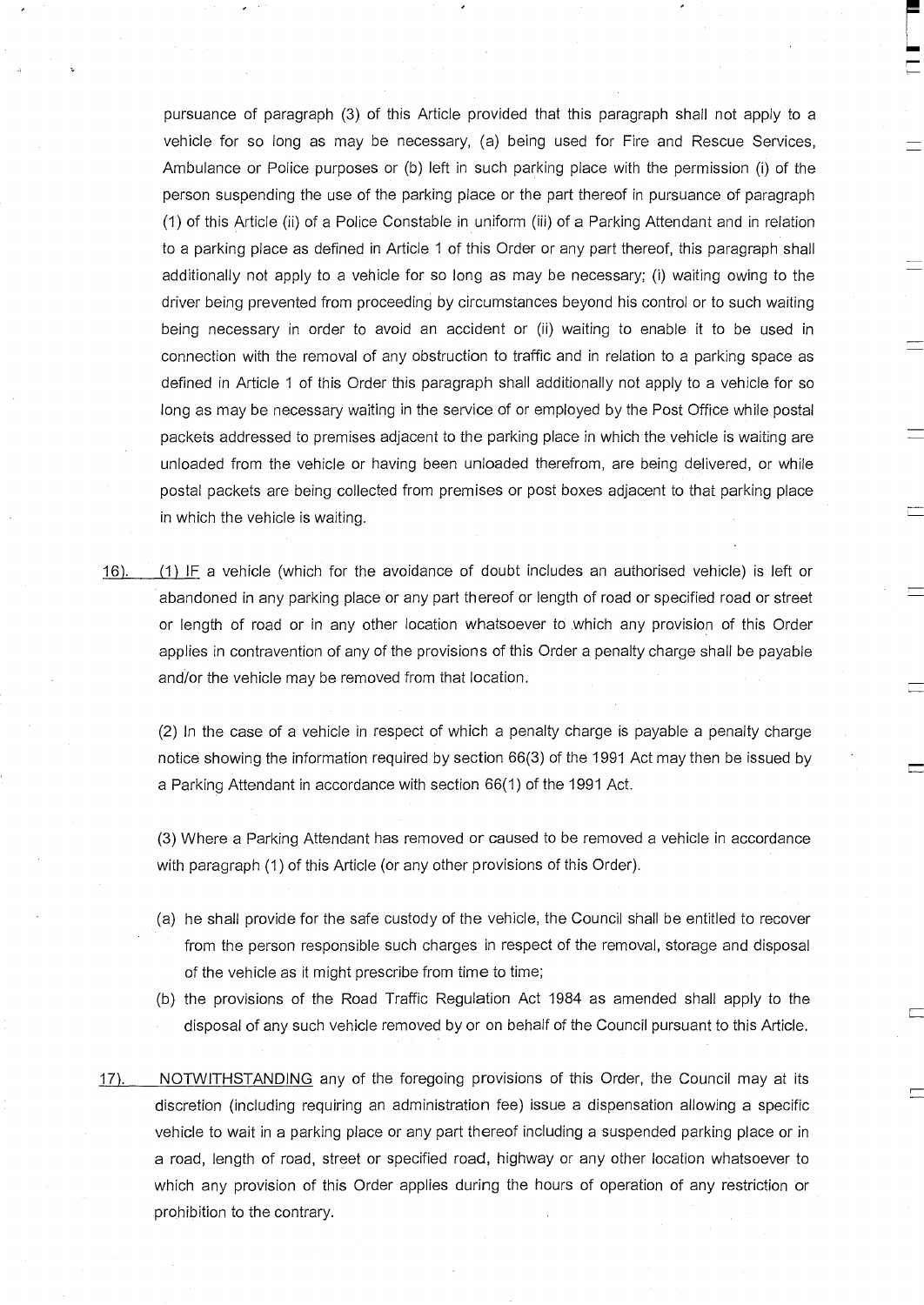- $18)$ THE First Schedule listing the Areas on Highways (or Parts) of Highways Designated as Parking Places with Permits of the Borough of Blackpool (Various Residents Parking Schemes) Variation Order 2004 is revoked so far as the length of road referred to in the Fifth Schedule to this Order is concerned.
- 19) THE provisions relating to No Waiting At Any Time contained in the Borough of Blackpool (Various Roads) (Consolidation of Waiting Restrictions, On Street Parking Places, Residents Parking Places and Protection of Bus Stops) Order 2003 are hereby revoked so far as the lengths of road and the times specified in the Sixth Schedule to this Order are concerned.
- 20) THE provisions contained in Part II of the Second Schedule of the Borough of Blackpool (Various Roads) (Consolidation of Waiting Restrictions, On Street Parking Places, Residents Parking Places and Protection of Bus Stops) Order 2003 are hereby revoked so far as the lengths of road and the times specified in the Seventh Schedule to this Order are concerned.
- 21) THE 2003 Order shall be in full force and effect as if the provisions of Articles 2 and 3 hereof had originally formed part thereof.
- 22) ANY provisions contained in the 2003 Order and inconsistent with the provisions of this Order are hereby revoked.
- $23$  THIS Order shall come into operation on  $7<sup>th</sup>$  day of April 2007 and may be cited as

"BLACKPOOL BOROUGH COUNCIL (PALATINE ROAD, PARK ROAD AND CHURCH STREET) (VARIOUS RESTRICTIONS) AND (REVOCATIONS) ORDER 2007."

GIVEN under the Common Seal of the Council of the Borough of Blackpool on the 5<sup>th</sup> day of April 2007.

THE COMMON SEAL of The Blackpool Borough Council was hereunto affixed in ) the presence of:-

Head of Legal and Democratic Services

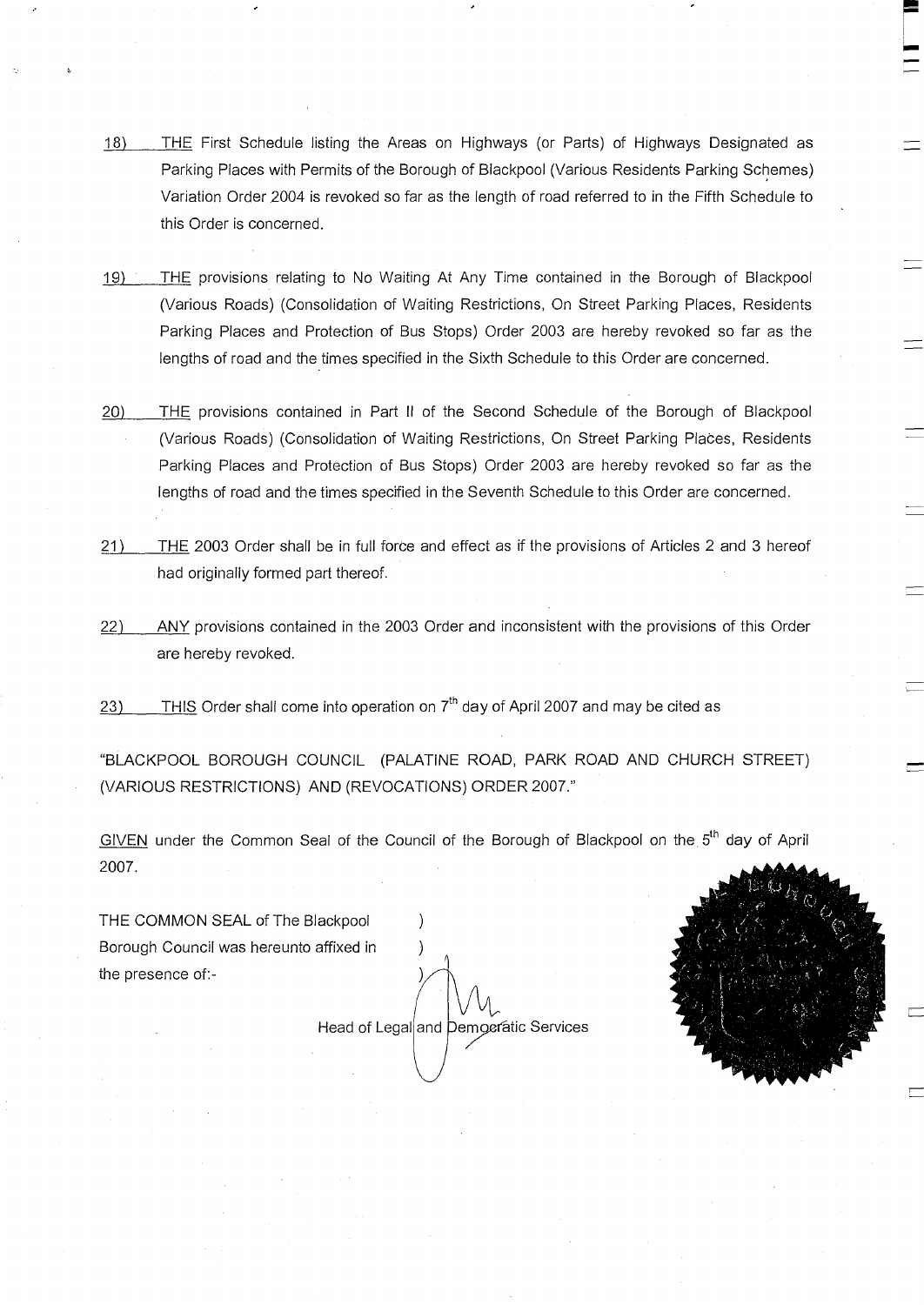# **FIRST SCHEDULE**

 $\sqrt{2}$ 

#### **NO WAITING AT ANY TIME**

PALATINE ROAD - From the easterly kerb-line of Park Road for a distance of 35.6m in an easterly direction - South Side

PALATINE ROAD - From a point 66m east of the easterly kerb-line of Park Road for a distance of 155m in an easterly direction - South Side

PALATINE ROAD - From a point 231m east of the easterly kerb-line of Park Road for a distance of 76m in an easterly direction - South Side

PALATINE ROAD - From a point 323m east of the easterly kerb-line of Park Road for a distance of 51.4m in an easterly direction - South Side

PALATINE ROAD - From a point 422.8m east of the easterly kerb-line of Park Road for a distance of 27m in an easterly direction - South Side

PALATINE ROAD - From the easterly kerb-line of Park Road for a distance of 35.8m in an easterly direction - North Side

PALATINE ROAD - From the westerly kerb-line of Park Road for a distance of 43.6m in a westerly direction - North Side

PALATINE ROAD - From the easterly kerb-line of Livingstone Road for a distance of 15.4m in an easterly direction  $-$  North side

PARK ROAD - From Church Street to a point 66.6m south of the southerly kerb-line of Palatine Road -East Side

# **SECOND SCHEDULE**

# LIMITED WAITING (GOOD FRIDAY TO 10<sup>TH</sup> NOVEMBER) MONDAY TO SATURDAY 8AM - 6PM, 1 **HOUR (NO RETURN WITHIN 2 HOURS)**

PALATINE ROAD - From a point 15.4m east of the easterly kerb-line of Livingstone Road for a distance of 210m in an easterly direction. - North Side

#### **THIRD SCHEDULE**

# **PALATINE ROAD (PART) AREA**

**AREAS ON HIGHWAYS (OR PARTS) OF HIGHWAY DESIGNATED AS PARKING PLACES WITH PERMITS (24 HOURS)**

PALATINE ROAD - From a point 35.6m east of the easterly kerb-line of Park Road for a distance of  $30.4m$  in an easterly direction.  $-$  South side

PALATINE ROAD - From a point 307m east of the easterly kerb-line of Park Road for a distance of 16m in an easterly direction. - South side

PALATINE ROAD - From a point 374.4m east of the easterly kerb-line of Park Road for a distance of  $48.4$ m in an easterly direction.  $-$  South side

## **FOURTH SCHEDULE**

#### **PALATINE ROAD (PART) AREA**

**AREAS ON HIGHWAYS (OR PARTS) OF HIGHWAY DESIGNATED AS PARKING PLACES WITH PERMITS (24 HOURS) OR FOR WAITING LIMITED SAM TO 6PM MONDAY TO SATURDAY (INCLUSIVE) 1 HOUR (NO RETURN WITHIN 2 HOURS) FOR NON PERMIT HOLDERS**  PALATINE ROAD - From a point 221m east of the easterly kerb-line of Park Road for a distance of 10m in an easterly direction. - South side

#### **FIFTH SCHEDULE**

# **PALATINE ROAD (PART) AREA REVOCATION OF AREAS ON HIGHWAYS (OR PARTS) OF HIGHWAY DESIGNATED AS PARKING PLACES WITH PERMITS (24 HOURS)** PALATINE ROAD - Fronting odd property No's 97 - 105 inclusive - South side